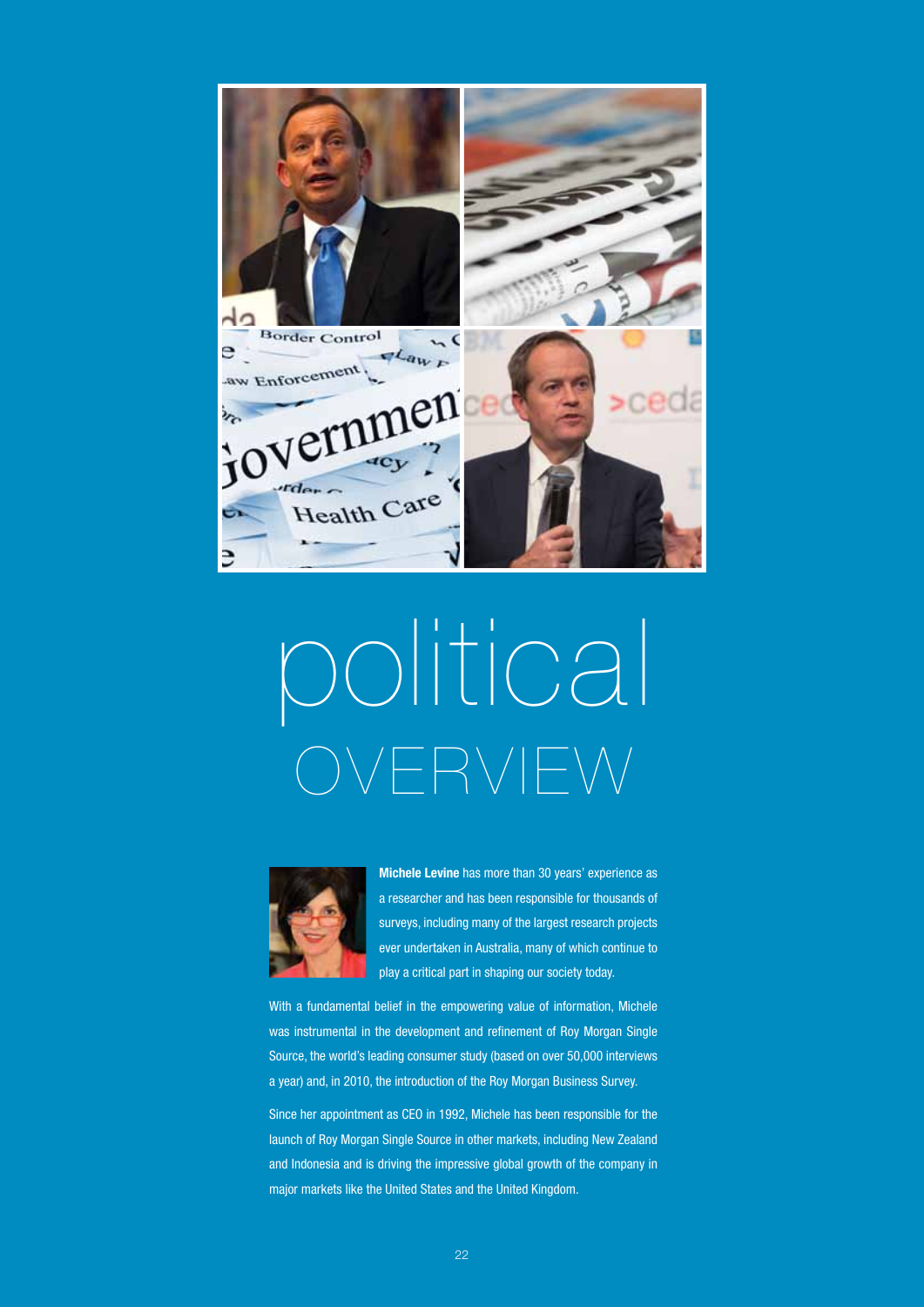### Overview: A decade in review

Over the last decade, we have seen dramatic changes in Australians' priorities and worries, reflecting the changing issues facing both Australia and the world.

In 20051 , immediately after the 2005 Bali bombings, a majority of Australians (52 per cent) saw terrorism and war as the most important issues facing the world – well ahead of economic issues (16 per cent) and the environment (12 per cent).

By early 2008<sup>2</sup>, the big issue was the environment: climate change, greenhouse gas emissions, water, and so on. At its peak, in May 2008, the environment was seen by 35 per cent of Australians as the biggest problem facing the world. This was well ahead of economic concerns at 24 per cent. Remember of course, in the decade to 2007, the Australian economy was booming. This underpinned the rise of household wealth and expenditure, and as a nation, Australia turned its attention to social issues.

When the Global Financial Crisis gained force later that year<sup>3</sup>, economic concerns took over and remained a priority until the later part of last year<sup>4</sup>, when terrorism and war re-emerged. Now, 43 per cent consider war and terrorism the most important issue facing the world – ahead of the economy at 19 per cent and environmental issues at 14 per cent.

On the local or national scene, economic issues still dominate Australians' concerns, as they have done for most of the period since 2009.

It is worth noting that over the last decade, our national concerns have followed a similar pattern to global concerns. In 2005<sup>6</sup>, concerns about terrorism and war were seen as the biggest issue facing Australia at 21 per cent (ahead of the environment at 15 per cent and economic issues at 14 per cent). The environment as an issue peaked in May 2008<sup>7</sup> when 30 per cent of Australians considered the environment the most important issue facing Australia. The environment has since declined as an issue as economic concerns take priority for Australia and Australians.

Since late last year<sup>8</sup>, terrorism and war have reemerged as national concerns for Australia. Eleven per cent of Australians now consider terrorism and war to be the most important problem facing **Australians** 

The last decade has also seen slow but dramatic changes in Australia's demography and psyche.9 Australia's population is growing and with 7.8 million Australians aged 50 and over, and 3.3 million aged 65 and over, the population is also ageing. Within the ageing population, the 65 and over age group is projected to grow at a faster rate as the Baby Boomers move into the age group. Only two years of Baby Boomers are in the 65 and over age group so far.

### **Figure 1** Most important issues facing the world



23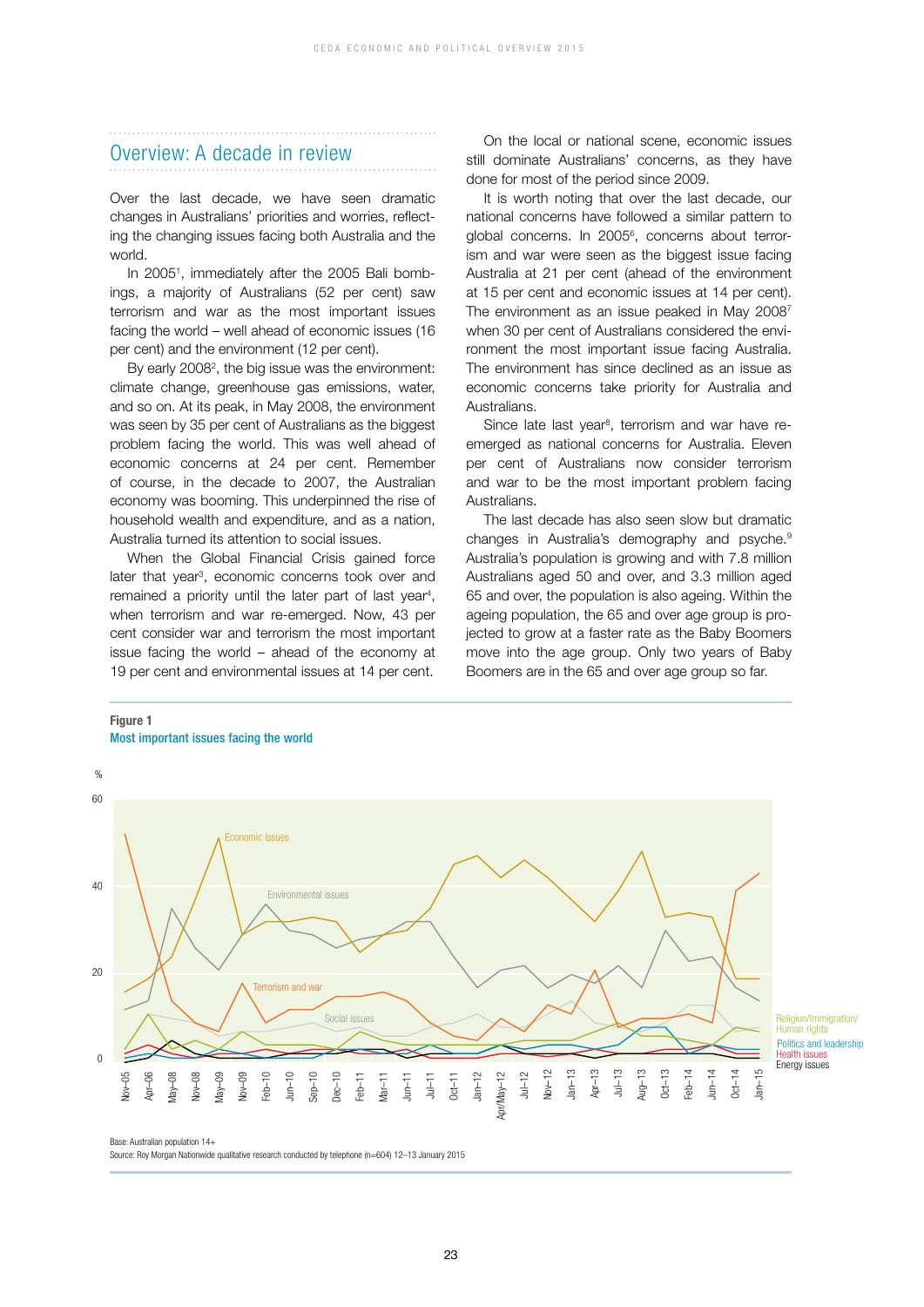

### **Figure 2**

Base: Australian population 14+

As a nation, we continue to be increasingly openminded and socially progressive. The trend is solid and manifest in such attitudes as 58 per cent support for homosexual couples adopting children. Marriage is now officially the minority: only 48 per cent of Australians aged 14 and over are now married and about two in three Australians live in a household with no children. This is the context within which the 2015 political agenda will be played out.

Australia enters 2015 in a precarious position: serious economic issues, an increasingly complex international environment; and politically, an unpopular Tony Abbott-led LNP Government, which does not appear ready, willing or able to deal with the issues and which is hampered by a dysfunctional Senate. Conservative governments, especially those that need changes, are inherently 'at odds' with the operational arm of government – the public service – with the powerful inertia of its own culture. The dysfunctional Senate makes it just that much harder.

Serious economic issues include:

- High unemployment,<sup>10</sup> especially youth unemployment, and with falling 'hours worked', the emergence of underemployment as a major issue as part-time jobs increase at the expense of fulltime jobs:
- The dramatic fall in the iron ore, coal and oil prices that has seen the end of the mining boom;
- The falling value of the Australian dollar leading to concerns about cost of living;
- An unpopular budget including changes to health and education that divided the country and has not yet been passed and now appears to have at least a \$40 billion hole; and
- A dysfunctional Senate controlled by minor parties.

Inextricably intertwined with these economic problems is the political context. The Tony Abbott LNP Government has lost the support of the Australian electorate and some of his backbenchers, and moreover, has made promises about industrial relations that have paralysed the Government in terms of much needed action to free up the labour force.

If an election were held today, the LNP Government would not be returned. However, the sheer size of the vote for other parties at the last election is an indication that the Australian electorate does not see a credible alternative in the current opposition Labor Party.

These issues are examined in detail under three major themes that will undoubtedly be underpinning the political scene this year:

- Party politics;
- Political and economic pressures; and
- The international context.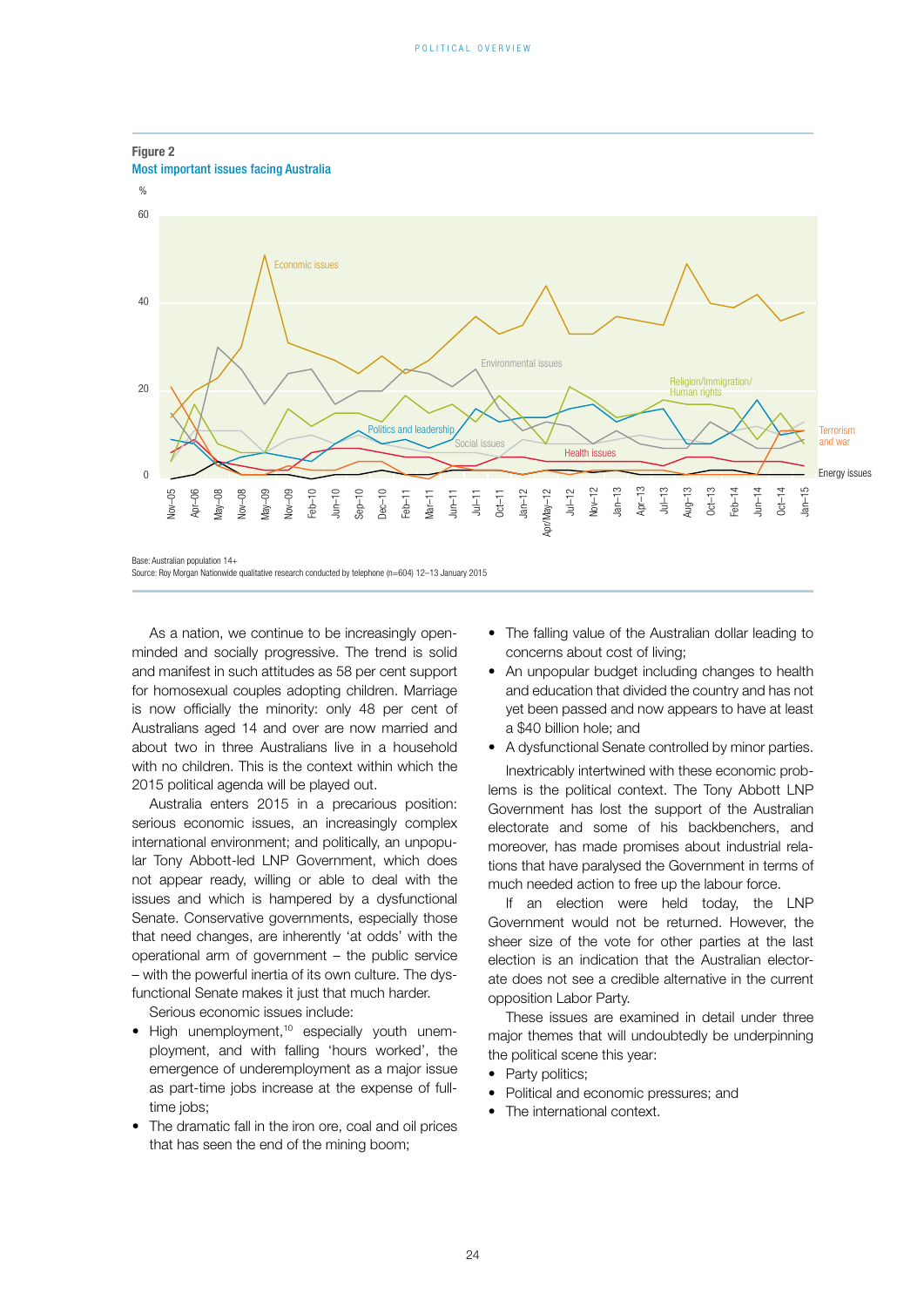

"Confronting the Abbott Government is the makeup of the Senate. The Senate is controlled by minor parties including Palmer United Party (PUP)."



### Party Politics

Snapshot:

- Support for the LNP Government is 45.5 per cent versus ALP at 54.5 per cent<sup>11</sup>;
- Government confidence is in negative territory at 93 points<sup>12</sup>:
- Australian electors prefer Malcolm Turnbull as Liberal Leader ahead of Julie Bishop who in turn is ahead of Tony Abbott for the first time<sup>13</sup>;
- The majority (52 per cent) of electors disapprove of Tony Abbott's handling of his job as Prime Minister, and while Opposition Leader Bill Shorten doesn't fare much better (40 per cent disapprove, 37 per cent approve and 23 per cent can't say), more Australian electors believe Bill Shorten would make a better Prime Minister (43 per cent) than Tony Abbott (41 per cent)<sup>14</sup>.

### The Government in review

In September 2013, after fewer than six years in Opposition, Tony Abbott led the LNP to a comfortable Federal Election victory – LNP at 53.5 per cent versus ALP at  $46.5$  per cent<sup>15</sup> – and 90 seats in the House of Representatives. Although Tony Abbott has been Prime Minister for just over a year, his Government has already faced several difficult challenges, such as the departure of the Australian car industry – Holden and Toyota announcing the closure of their Australian operations within the next three years following on from Ford's early 2013 announcement that it was pulling out – and significant job losses at Qantas, Forge Group, Alcoa, Telstra and IBM, and several franchises 'going under' with associated job losses. Given these job losses, the Abbott Government's clear priority is to find a way to improve job prospects for the 2.65 million (20.6 per cent of the Australian workforce) who are unemployed (1.40 million – 10.9 per cent) or underemployed (1.25 million – 9.7 per cent)<sup>16</sup>. However, promises made about industrial relations laws have paralysed the Abbott Government in terms of much needed action.

The drop in iron ore, coal and oil prices has seen the end of the mining boom. While the previous Government faced the issue of whether or how to redistribute the wealth from the mining boom (Mining Tax or Mining Super Profits Tax), and how to moderate environmental concerns (Carbon Tax), the LNP Abbott Government is having to deal with socioeconomic and political issues associated with the end of the mining boom.

Also confronting the Abbott Government is the makeup of the Senate. The Senate is controlled by minor parties including Palmer United Party (PUP). Billionaire Queensland miner Clive Palmer started his party midway through 2013, won his own seat of Fairfax on the Queensland Sunshine Coast, as well as the decisive balance of power in the Senate, which gave Palmer a big say on important issues such as the repeal of the Carbon Tax and the Mining Tax, and also the Abbott Government's more controversial measures from their first Federal Budget delivered by Treasurer Joe Hockey.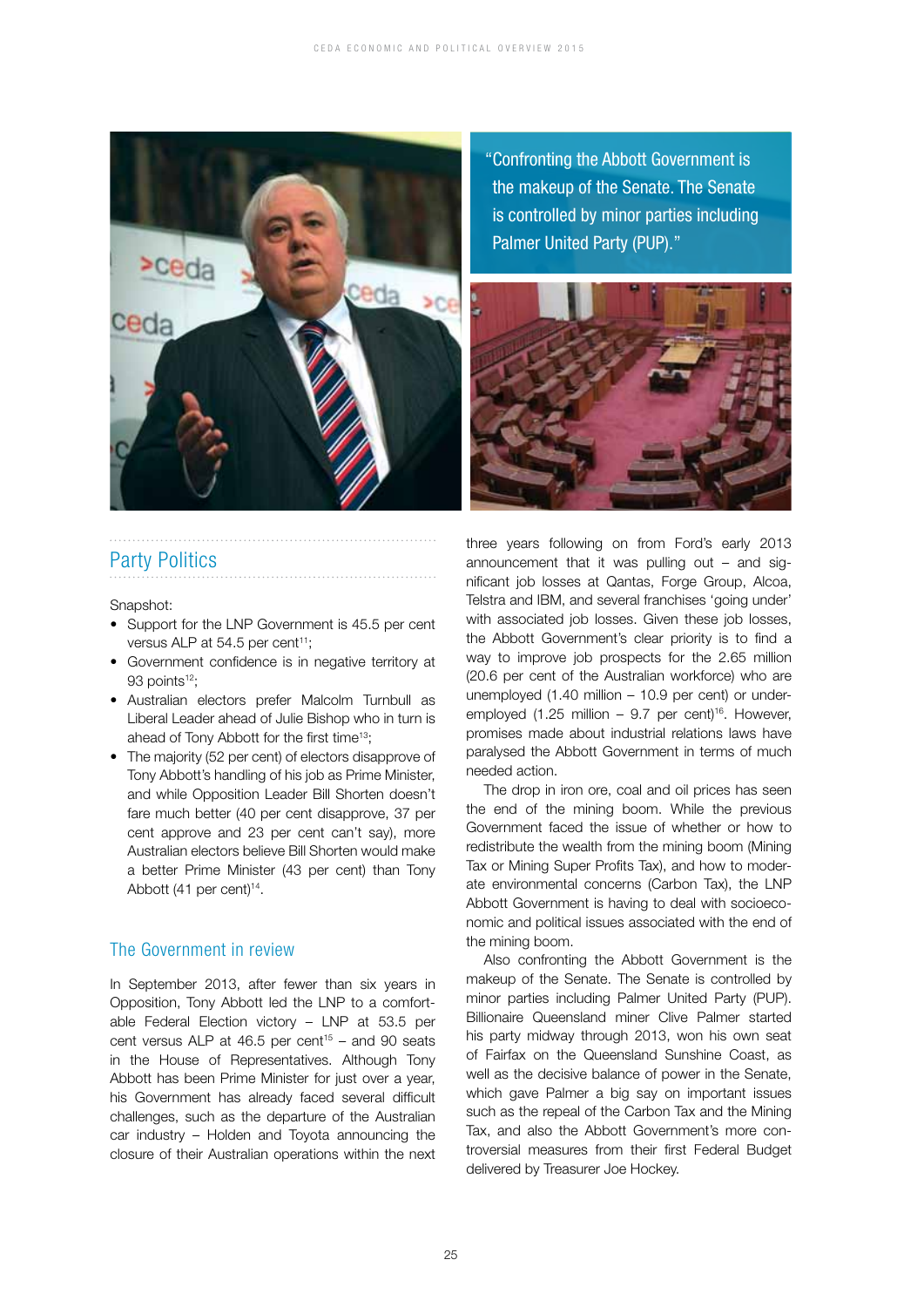While it is often hard to determine what exactly Clive Palmer's policy convictions are and while the defection of Tasmanian PUP Senator Jacqui Lambie late last year has reduced Palmer's power somewhat, PUP's position holding two crucial votes in the Senate (Senators Glenn Lazarus and Dio Wang) presents many headaches for the Prime Minister over the next two years at least.

The Federal Budget itself represents yet another huge challenge for the Abbott LNP Government. It was an unpopular Budget that divided the country with many key measures not passed by the Senate nearly a year after the Federal Budget was announced, and more recently, the \$40 billion 'hole' in that Budget.

There was a rocky start to the new LNP Government's Indonesian–Australian relationship following allegations of Australians spying on several Asian nations on behalf of the United States as well as continued controversy about asylum seekers. Skilful diplomacy by Foreign Minister Julie Bishop, as well as solid negotiations by Trade Minister Andrew Robb, saw our relationship with Indonesia improve. However, the recent executions of drug traffickers in Indonesia and the fact two Australians remain on death row are likely to present the Abbott Government with further headaches over the following year. Abbott has already made an appeal for clemency for the two convicted Australian drug traffickers Myuran Sukumaran and Andrew Chan to new Indonesian President Joko Widodo.

Several important international trade agreements are being implemented, including those with South Korea, China and Japan. Discussions have begun with India, and Indonesia might follow. The most recent Japanese Trade Agreement saw the price of imported Japanese cars fall dramatically. The implications of our increasing trade relations include cheaper imports, potentially higher export prices for food, but continued downward pressure on labour costs, particularly affecting manufacturing in Australia and therefore unemployment.

### State elections

In March 2014, two State elections held in Tasmania and South Australia were split between the two sides of politics. The Liberals won a convincing victory in Tasmania to form Government for the first time since 1998, while in South Australia, the 12-year old Labor Government held on for a fourth term with the support of an independent. The South Australian result was followed by another Labor victory in Victoria in November 2014. The Queensland Election in January 2015 and the New South Wales Election in March will be crucial in determining whether the momentum that brought the Abbott Government to power has comprehensively reversed and Australians are swinging once more to the Labor side of politics. The latest Morgan Poll results show the Coalition well ahead in New South Wales, but Queensland too close to call.17

### Cabinet reshuffle

Prime Minister Tony Abbott announced a Cabinet reshuffle just before Christmas. This involved Immigration Minister Scott Morrison – widely seen as the Government's most effective performer during the Coalition's first year in office – being appointed Minister for Social Services, which includes welfare, child care and the Abbott Government's contentious paid parental leave scheme. An important part of Morrison's remit during the remainder of the Parliamentary term is to reform the pensions system and the changes to unemployment benefits that are designed to get unemployed Australians back in work.

### Politics in 2015 so far

In the first Morgan Poll taken this year, and the first since the LNP Cabinet reshuffle, support for the LNP was 45.5 per cent. This is an increase of three per cent since before Christmas, but still puts the LNP well behind the ALP at 54.5 per cent on a two party preferred basis. If a Federal Election were held in January, the LNP would not be returned, the ALP would still win easily according to this Morgan Poll on voting intention conducted with an Australia-wide cross section of 2622 Australian electors aged 18 and over in the first two weekends in January.

Primary support for the LNP increased to 38.5 per cent (up 3.5 per cent), level with the ALP (down 2.5 per cent). Support for the other parties totalled 23 per cent including:

- The Greens at 9.5 per cent:
- PUP at two per cent; and
- Independents/others at 11.5 per cent.<sup>18</sup>

The Coalition's improvement reverses the large surge to the Opposition seen in December when Treasurer Joe Hockey was forced to reveal an unexpected increase to the size of Australia's Federal Budget deficit. However, it should be noted that the party in office usually gains support early in the new year.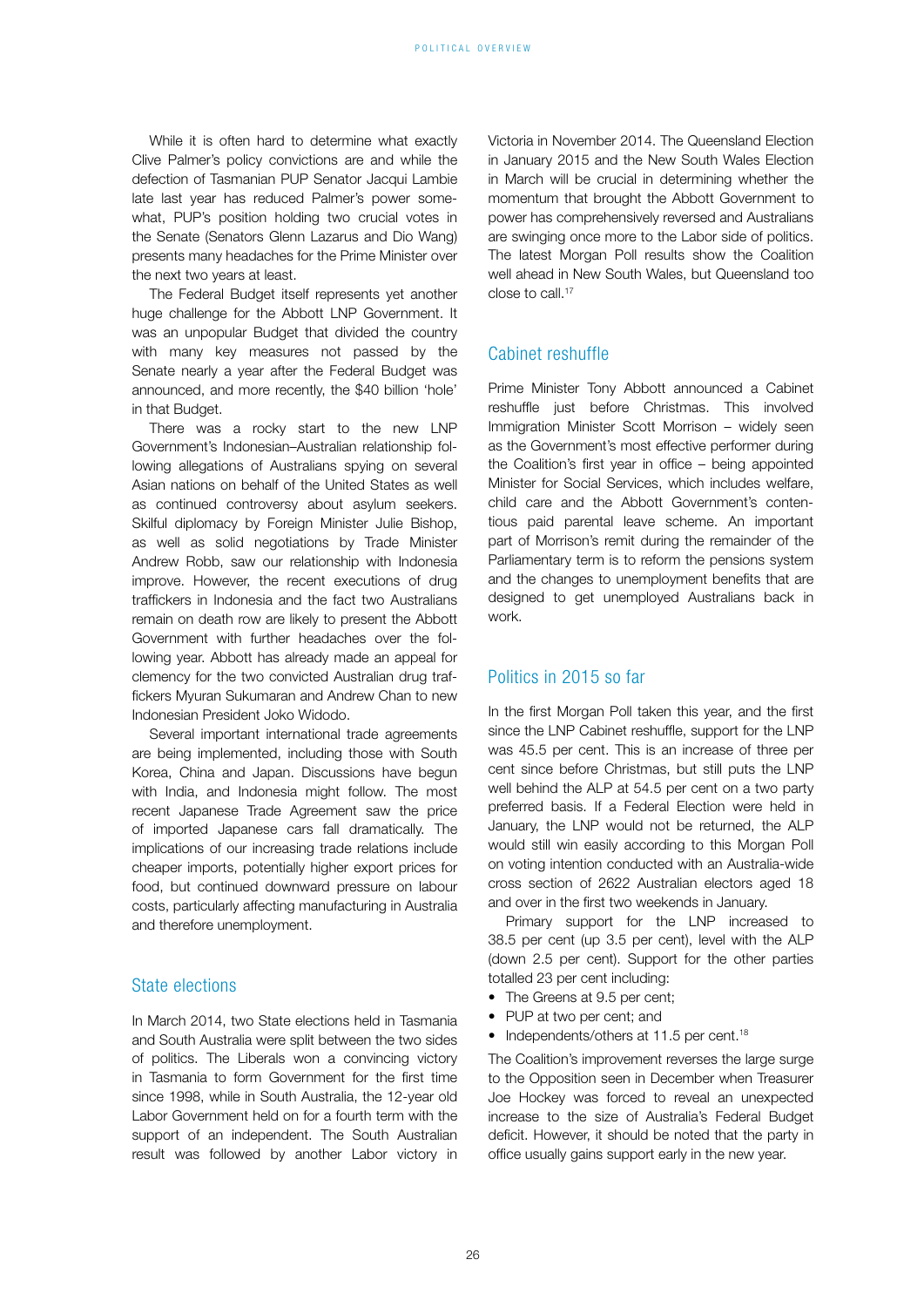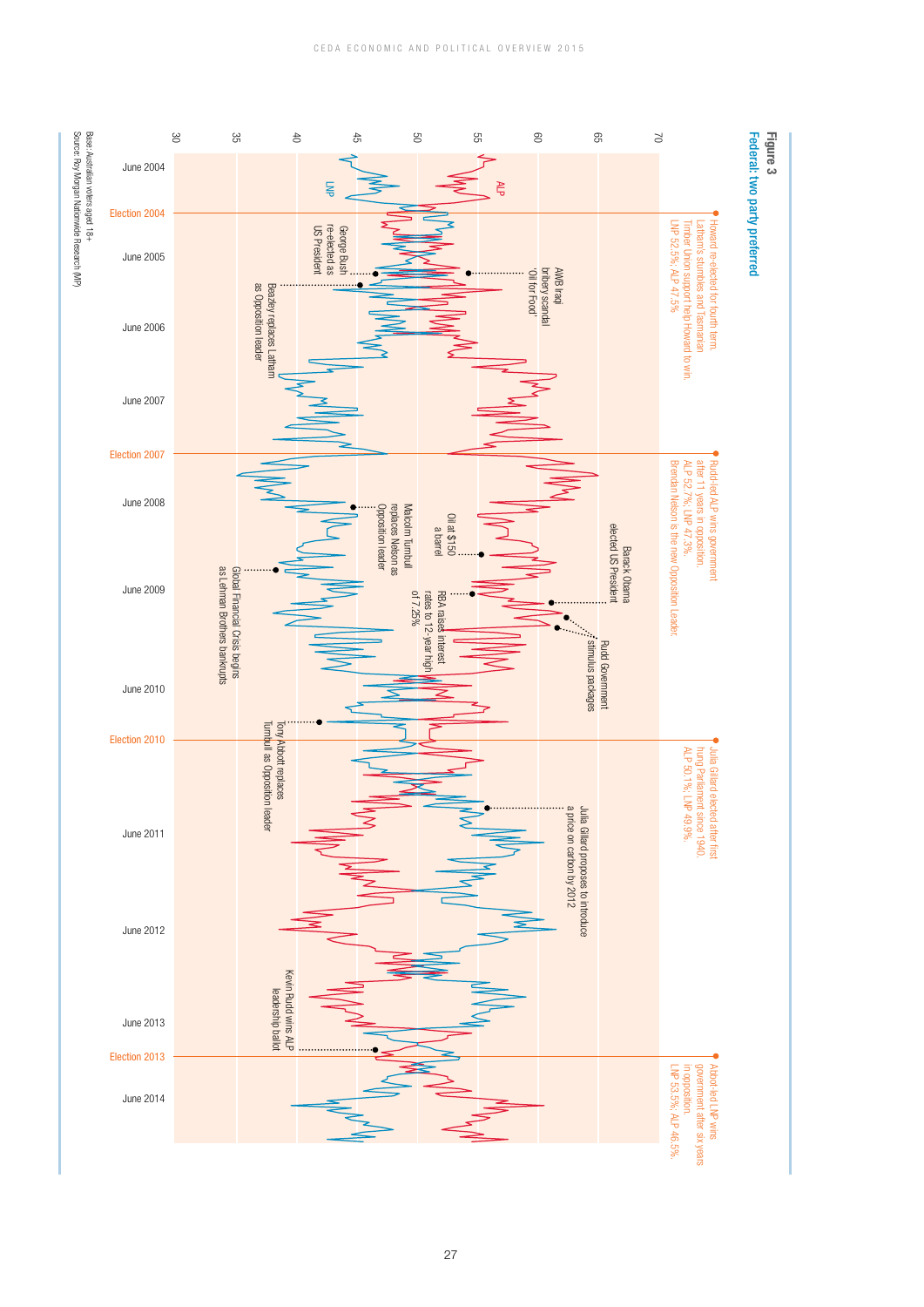

### Roy Morgan Government Confidence Rating

The Roy Morgan Government Confidence Rating is 93 points, unchanged since before Christmas and the Cabinet reshuffle. More Australians say Australia is 'heading in the wrong direction' (44 per cent) than say Australia is 'heading in the right direction' (37 per cent).19

### Leader approvals

Australia enters 2015 with little support for either Prime Minister Tony Abbott or Opposition Leader Bill Shorten, with more Australians believing Bill Shorten would make a better Prime Minister than Tony Abbott.<sup>20</sup> and Australian electors preferring<sup>21</sup> Malcolm Turnbull or Julie Bishop as Liberal Leader ahead of Tony Abbott according to a special telephone Morgan Poll, conducted 12–13 January with an Australia-wide cross section of 523 electors.

Prime Minister Tony Abbott<sup>22</sup> has lost popularity. with a majority of electors (52 per cent) now disapproving of his handling of his job as Prime Minister, only 37 per cent approving and 11 per cent can't say.

For Opposition Leader Bill Shorten's handling of

his job,<sup>23</sup> electors' disapproval (40 per cent) also outweighs approval (37 per cent) and a high 23 per cent still can't say how they view the Opposition Leader after more than a year in the job.

Despite neither leader having positive job approval,24 Opposition Leader Bill Shorten (43 per cent, up six per cent since October 2014) now narrowly leads Prime Minister Tony Abbott (41 per cent, down three per cent) as the 'better Prime Minister' according to a special telephone Morgan Poll conducted 12–13 January.

Former Liberal Party Leader Malcolm Turnbull is preferred<sup>25</sup> as Liberal Leader by 36 per cent of electors – well ahead of Tony Abbott at 14 per cent (down five per cent). This is not new: Malcolm Turnbull has been preferred over Tony Abbott for some time and indeed his support at 36 per cent is some two per cent lower than recorded in 30 September — 2 October 2014. Deputy Leader Julie Bishop has improved her standing substantially in the last few months. At 26 per cent (up 10 per cent), Bishop is now ahead of Abbott for the first time as preferred Liberal Leader. Bishop's support has surged over the past year following her strong performance as Foreign Minister dealing with the crash of MH17 in Eastern Ukraine and also the increasing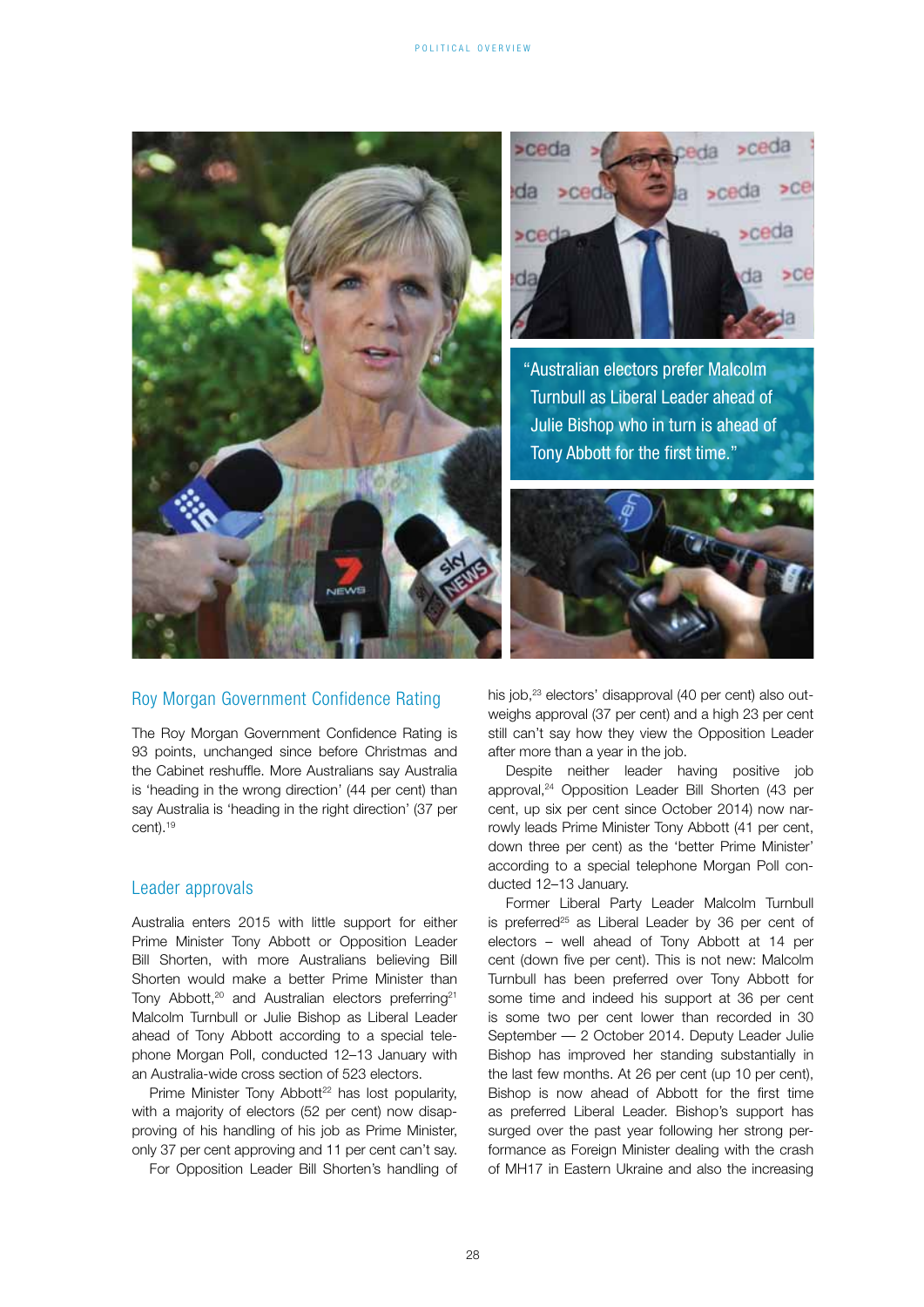tension surrounding the Islamic State (ISIS) in the Middle East.

Although only 14 per cent of electors <sup>26</sup> (down five per cent) prefer Tony Abbott as Liberal Leader, LNP supporters still narrowly favour Abbott (30 per cent, down 11 per cent) over both Bishop (28 per cent, up 11 per cent) and Turnbull (26 per cent, up two per cent). It appears that Bishop has gained support from LNP voters who previously supported Abbott whereas Turnbull is virtually unchanged from three months ago. Treasurer Joe Hockey has lost significant support and is now at only four per cent (down four per cent).

Electors are more confused about who they want leading the ALP.<sup>27</sup> with no candidate attracting more than a quarter of the electorate's support – although current Labor Leader Bill Shorten (preferred by 25 per cent, up four per cent) has slightly consolidated his lead over Deputy Labor Leader Tanya Plibersek (18 per cent, unchanged) and is now significantly in front of both Shadow Infrastructure Minister Anthony Albanese (10 per cent, down five per cent) and former Deputy Prime Minister Wayne Swan (10 per cent, unchanged).

Although leadership and popularity issues are interesting, it is crucial to remember what matters to the electorate. When asked about the most important problems facing Australia, party politics and popularity contests are low down on the agenda – it's all about the economy.<sup>28</sup> Some 38 per cent mention something to do with the economy, economic problems, interest rates, unemployment, the Federal Budget, cost of living, and so on, as the most important problems facing Australia. Economic issues are, and continue to be, well ahead of social issues, human rights, and even politics and leadership.

The real way to solve the 'leadership vacuum' is not to seek popularity, what is needed is bravery: clear, honest articulation of the problems facing Australia and Australians, and solutions that are explained clearly and with the honesty of the leader's convictions.

The Abbott Government appears to be making the same mistake as the Baillieu/Napthine Victorian Coalition Government – following the advice of political advisers or 'spin doctors' who are more worried about how any action will be seen rather than tackling the real issues. That's not leadership.

## Political and economic pressures

Snapshot:

- Consumer confidence is 113.6<sup>29</sup> (changes weekly);
- Business confidence is 105.3 *(changes monthly)*;
- Both are above 100 but Australia is nowhere near as confident as many of our Asian neighbours – ANZ Roy Morgan Consumer Confidence Rating shows Australia behind China at 155.5, Indonesia 152.0, Vietnam 135.6, Hong Kong 130.1, New Zealand 126.5, Singapore 121.8, India 120.3, and Thailand 117.4, but well ahead of Taiwan at 96.3 and South Korea at 80.6.30 *(changes monthly)*



### **Figure 4**

ANZ-Roy Morgan consumer confidence (monthly trend)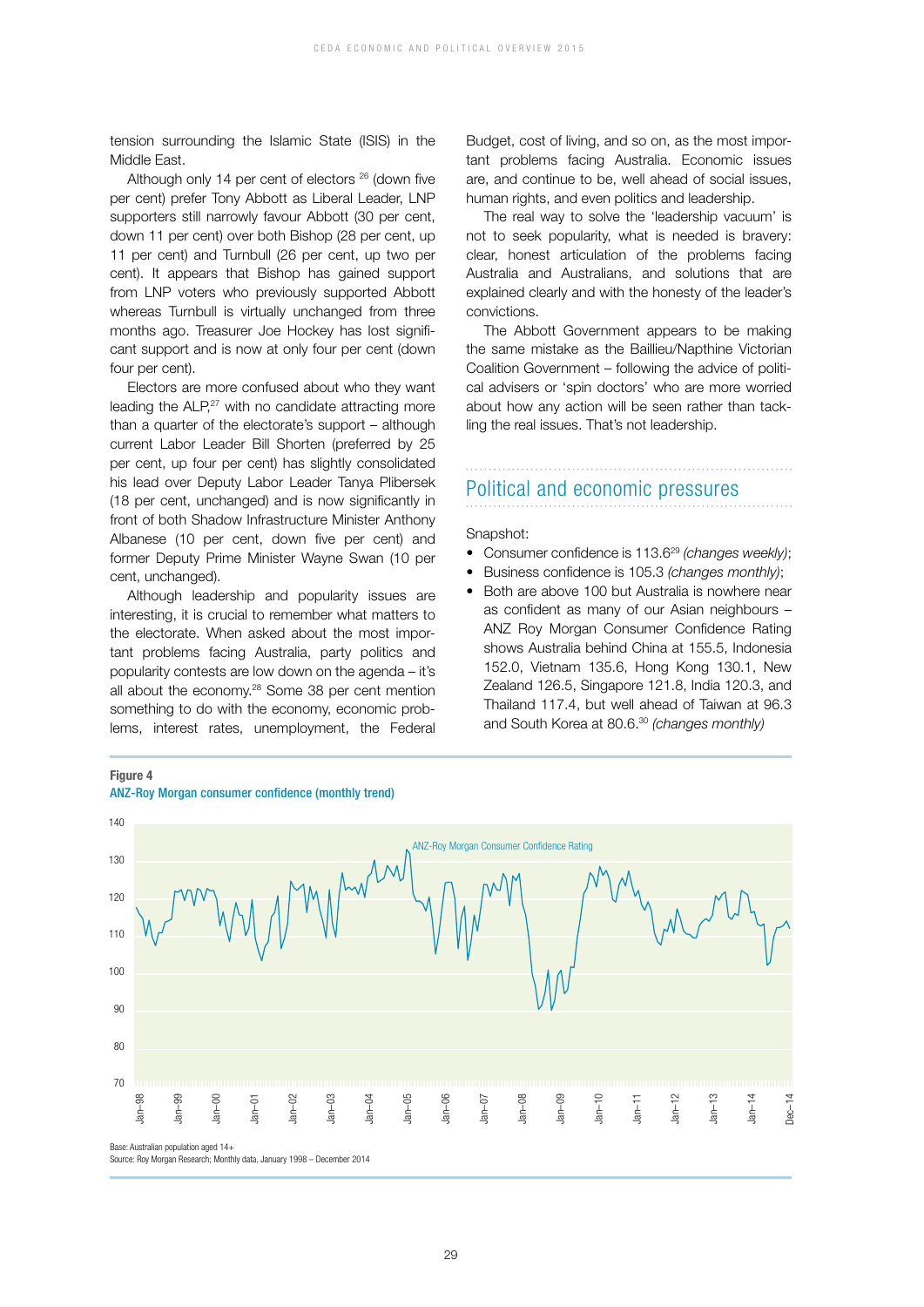

Base: Australian population aged 14+

![](_page_8_Figure_4.jpeg)

**Figure 6**

Source: Roy Morgan Research; Monthly data, January 1998 – December 2014

Unemployment is Australia's major issue, particularly among young people and those made redundant due to Australia's deteriorating manufacturing and mining industries. Unemployment increased and total hours worked decreased substantially over the last year.

The latest Roy Morgan December employment estimates<sup>31</sup> show a rise in part-time workers with the full-time workforce stagnant. Australia's unemployment is now at 10.9 per cent (1.40 million) with a further 9.7 per cent (1.25 million) underemployed. That is almost 2.65 million Australians looking for work or looking for more work.

Real unemployment as measured by Roy Morgan is way ahead of the Australian Bureau of Statistics (ABS) estimate<sup>32</sup> of 6.2 per cent (or 6.1 per cent seasonally adjusted) based on a much stricter definition of unemployment. It has been of concern that using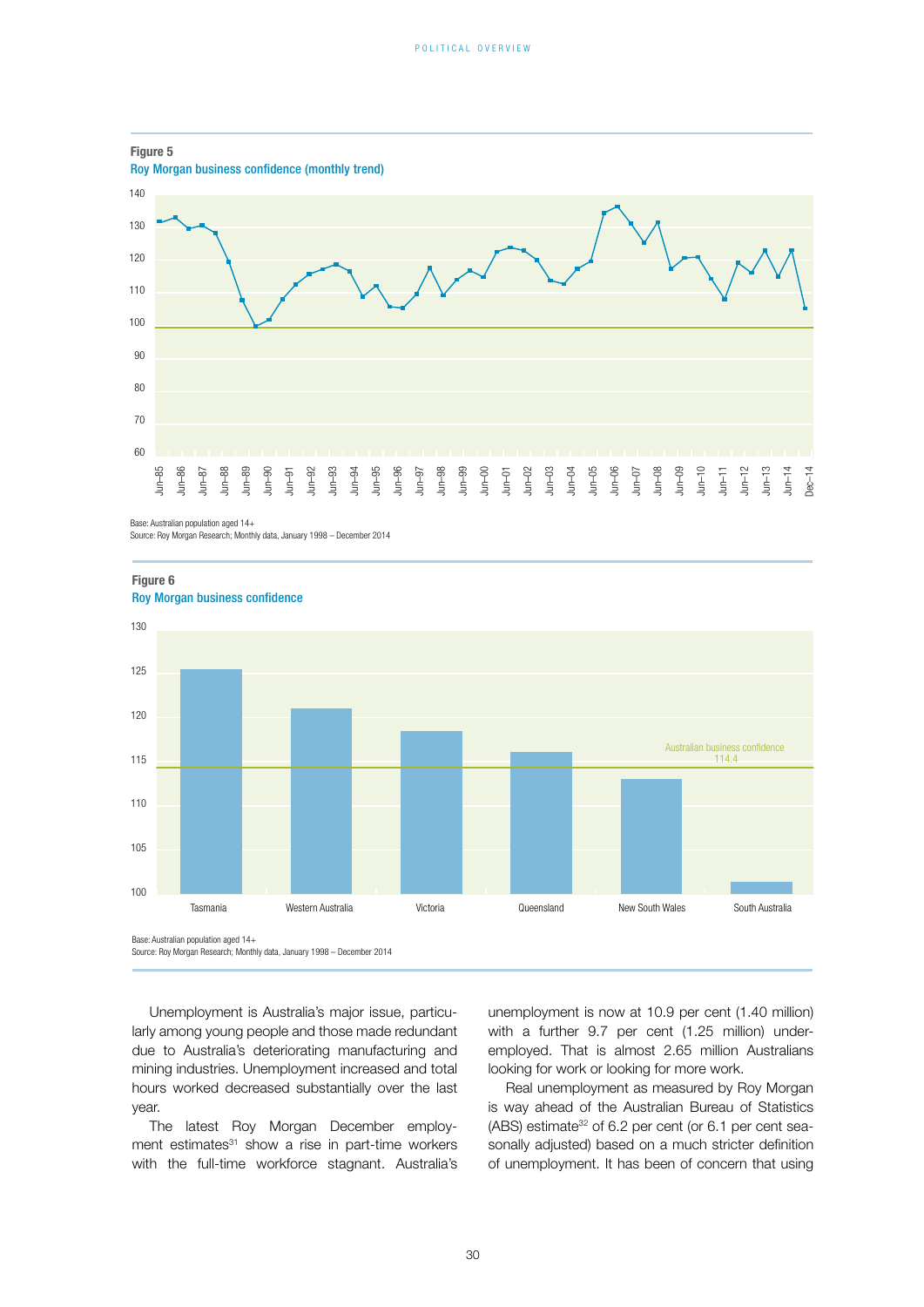![](_page_9_Figure_1.jpeg)

**Figure 7**

Source: Roy Morgan Research; monthly data, January 2000 – December 2014, ABS; monthly data, January 2000 – December 2014

### **Figure 8**

### Unemployment by age group

![](_page_9_Figure_6.jpeg)

![](_page_9_Figure_7.jpeg)

Base: Australian population aged 14+ in workforce<br>Source: Roy Morgan Research; 12 month moving averages, March 1985 - December 2014

an estimate of unemployment with such a low base gives governments and policymakers a false sense of security.

However, even the lower ABS unemployment estimates are showing the seriousness of the growing unemployment and underemployment in this country. The ABS unemployment figure<sup>33</sup> of  $6.1$  per cent is substantially higher than its own estimate of 5.2 per cent in December 2011, 5.4 per cent in December 2012 and 5.8 per cent in December 2013.

Crucially the ABS estimate of 'total hours worked' in the month of December dropped substantially in the last 12 months – from 1634 million in December 2013 to 1597.8 million in December 2014: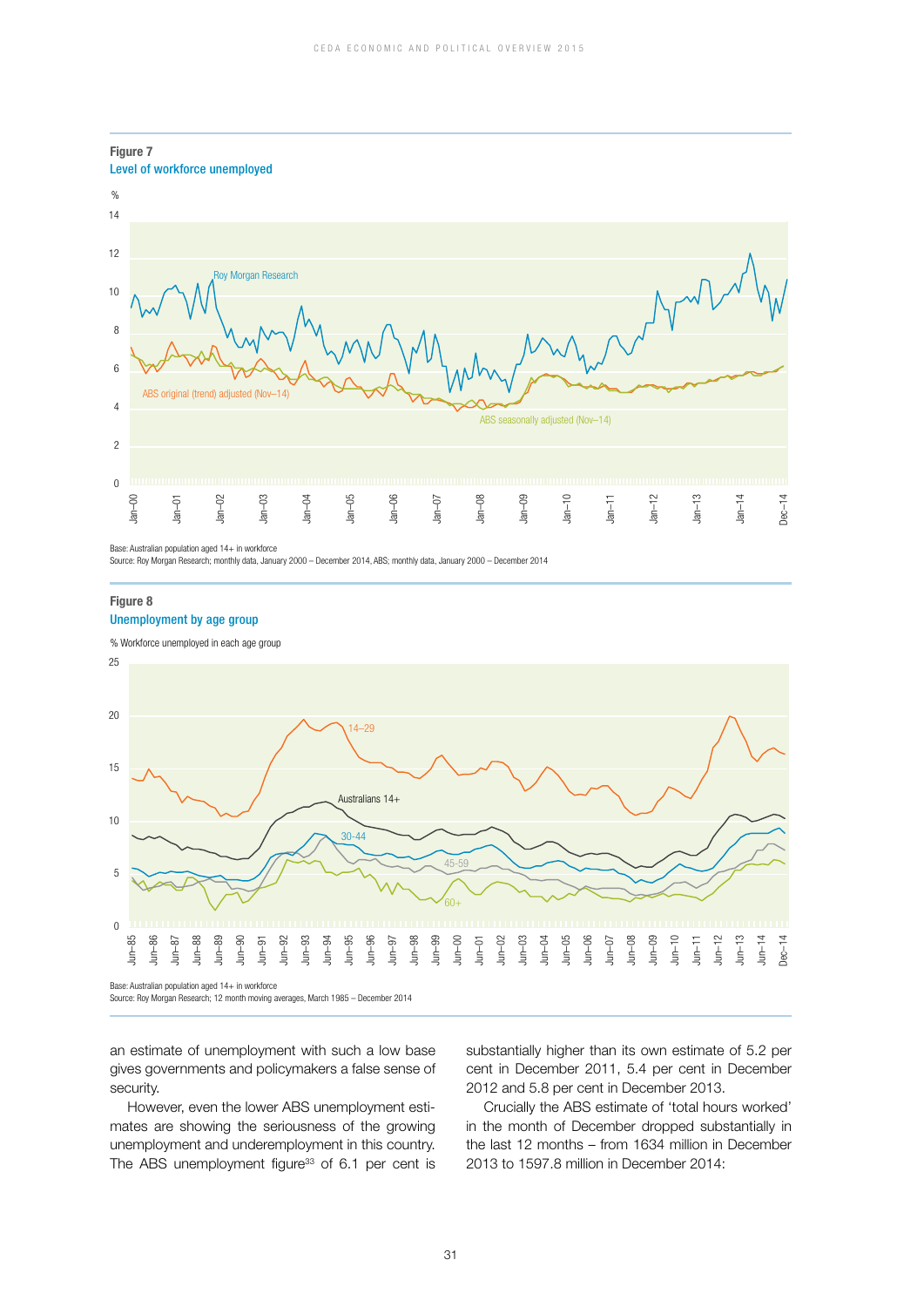![](_page_10_Picture_1.jpeg)

"The overall picture of the Australian labour market shows an economy with a large amount of under-utilised labour – now 2.648 million Australians (20.6 per cent) are either unemployed or under-employed. It is now more than three years that more than two million Australians have been looking for work or looking for more work (37 months) and the 31st straight month more than one million Australians have been unemployed – both these figures demonstrate that the Abbott Government must look seriously at industrial relations reform – including the abolition of weekend and public holiday penalty rates as recently called for by the Restaurant and Catering Association." – Gary Morgan, January 201434

Despite his promises regarding industrial relations, Tony Abbott will come under increasing pressure to free up the labour market to solve unemployment. Prime Minister Tony Abbott's team has so far struggled to make real progress on any major economic reforms, so little has been done to implement progrowth policies. Employers will only employ more people if the Abbott Government cuts 'red tape', and reverses many of the 'pro-union' industrial relations laws. Today the over-regulated employment market means the large Australian cash economy is the only area of Australian 'business' that is 'booming'.

Now that the true state of Australia's employment market is able to be considered by policymakers (including the Reserve Bank), 'real action' to deal with Australia's deteriorating economy can be taken. The Reserve Bank of Australia (RBA) now has good reason and evidence to reduce interest rates by one per cent. As at mid-January, it is more than 18 months (August 2013) since the RBA cut interest rates and leaves Australian interest rates (2.50 per cent) among the highest in the developed world. *(RBA meeting in early February could well see an interest rate cut.)*

### International context

The international context is one that includes unrest and terrorism throughout much of the world, particularly in the Middle East and Eastern Europe, which directly affects Australia and Australia's increasing engagement with, and dependence on, Asia.

### Asian engagement

Australia is increasingly engaging with, and part of, Asia. Today only 71.2 per cent of Australians<sup>35</sup> were born in Australia and some 10 per cent were born in Asia or the Middle East. That number would increase substantially if it were to include children who were born here with Asian parents. Australians increasingly travel to Asian destinations on holidays, for business, or to visit family and friends.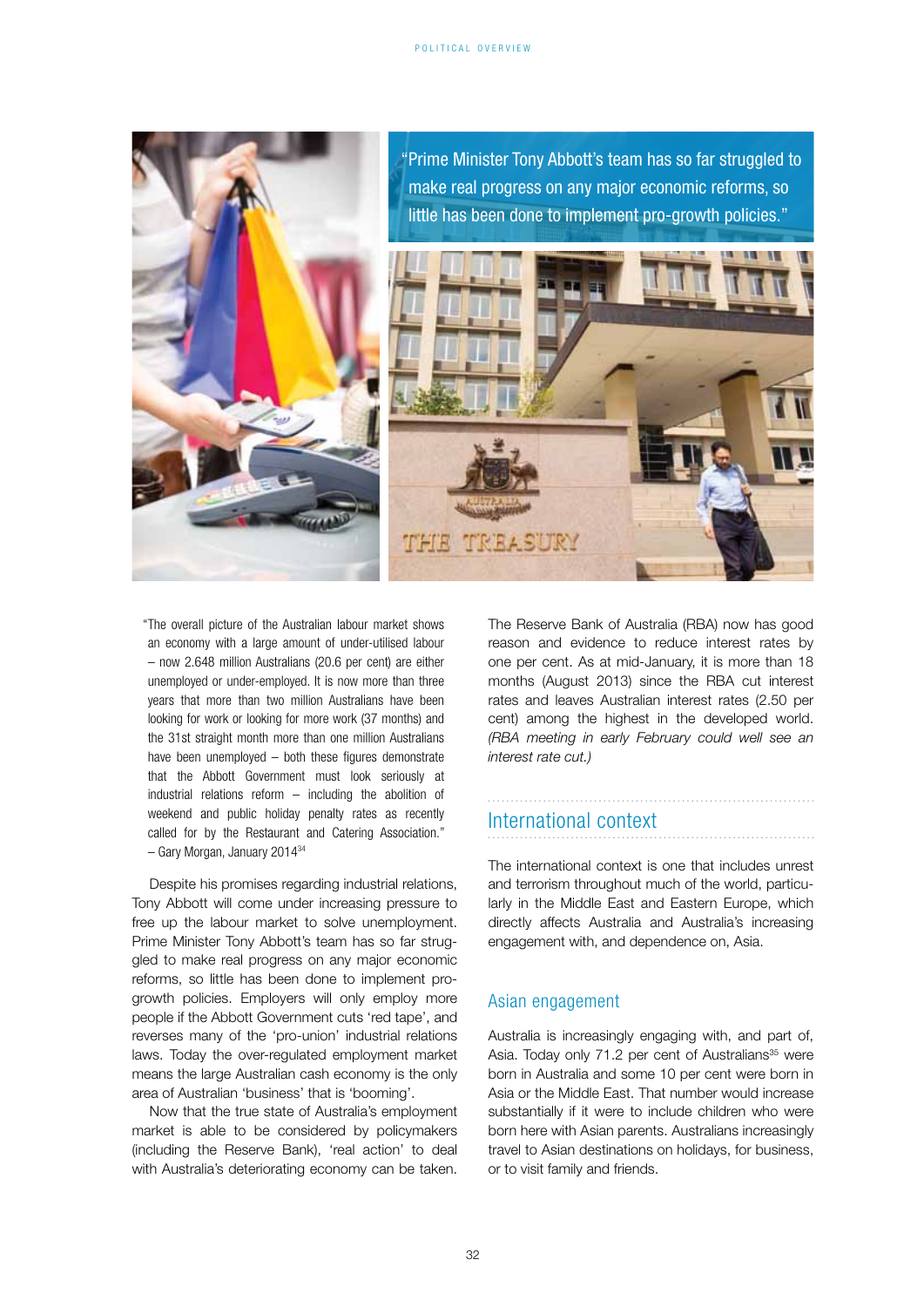Trade with Asia is increasing. Several important international trade agreements are being implemented, including those with three of Australia's biggest trading partners: China, Japan and South Korea. It is reasonable to anticipate more trade agreements and thus more exchange of products, services and simply more engagement. The implications of our increasing trade relations include cheaper imports, potentially higher export prices for food, but continued downward pressure on labour costs, particularly affecting manufacturing in Australia and therefore unemployment.

Politically in an environment where unemployment is, and is increasingly seen as, one of, if not the single most important issue, there are bound to be tensions as these trade agreements and the business done as a result change the nature of our economy – and there are winners and losers.

### International unrest

At the same time, Australians are experiencing and reporting increased concern about international unrest, religious extremists, terrorism and war. In particular, now 43 per cent consider war and terrorism the most important issue facing the world $36 -$  ahead of the economy at 19 per cent and environmental issues at 14 per cent. And since late last year, terrorism and war have re-emerged as national concerns for Australia. Eleven per cent of Australians now consider terrorism and war the most important problem facing Australians, and Muslims are increasingly seen

"Australians are experiencing and reporting increased concern about international unrest, religious extremists, terrorism and war."

![](_page_11_Picture_6.jpeg)

to blame for the terrorism in the world. A majority (52 per cent) now believe Muslims are one of the groups responsible for terrorism (up from 47 per cent in 2007).

A special Morgan Poll conducted after the terrorist attacks in France in January asked Australians to name which one group they consider most responsible for terrorism in the world today. Forty-two per cent (up 17 per cent) mentioned Muslims well ahead of any other group. A further seven per cent (down one per cent) mentioned Arabs while only eight per cent (down 10 per cent) mentioned Americans and just four per cent (unchanged) mentioned Israelis. Clearly over the past eight years, Australians have become far more likely to put the blame for terrorism at the feet of Muslims rather than any other group.

The complex set of issues surrounding asylum seekers and their treatment has divided the nation – and not on political lines. Indeed, the human rights aspect of Australia's treatment of asylum seekers has drawn outrage and despair from across the political spectrum. It is in part why the non-major parties have gained momentum. The fear surrounding asylum seekers, whether expressed as a fear that they may be criminals, that there may simply be too many of them, that they are too different from us to assimilate, and many other fears – rational and irrational – also cut across political lines. With increased global unrest, increasing terrorist attacks and heightened fears among the Australian population, the issue of asylum seekers is unlikely to disappear. It will remain a 'sleeper' ready to ignite at any moment.

### How these issues may play out

Unless decisive action is taken by the Abbott Government on unemployment and getting a Federal Budget passed, 2015 can expect to see leadership battles, industrial unrest as unions and business are left to 'battle it out' in a political power vacuum, and an increasingly divided nation.

If decisive action is taken by the Government, without explaining clearly to the electorate why decisive action is needed and how the actions will take the country forwards, the Government will be unable to govern.

The only hope is if the Government is able to understand the fears and hopes of the electorate, and more particularly, the different electorates, cohorts, communities and people, to be able to explain and regain the critical level of trust needed to have Australians support the changes needed to take the country in the right direction.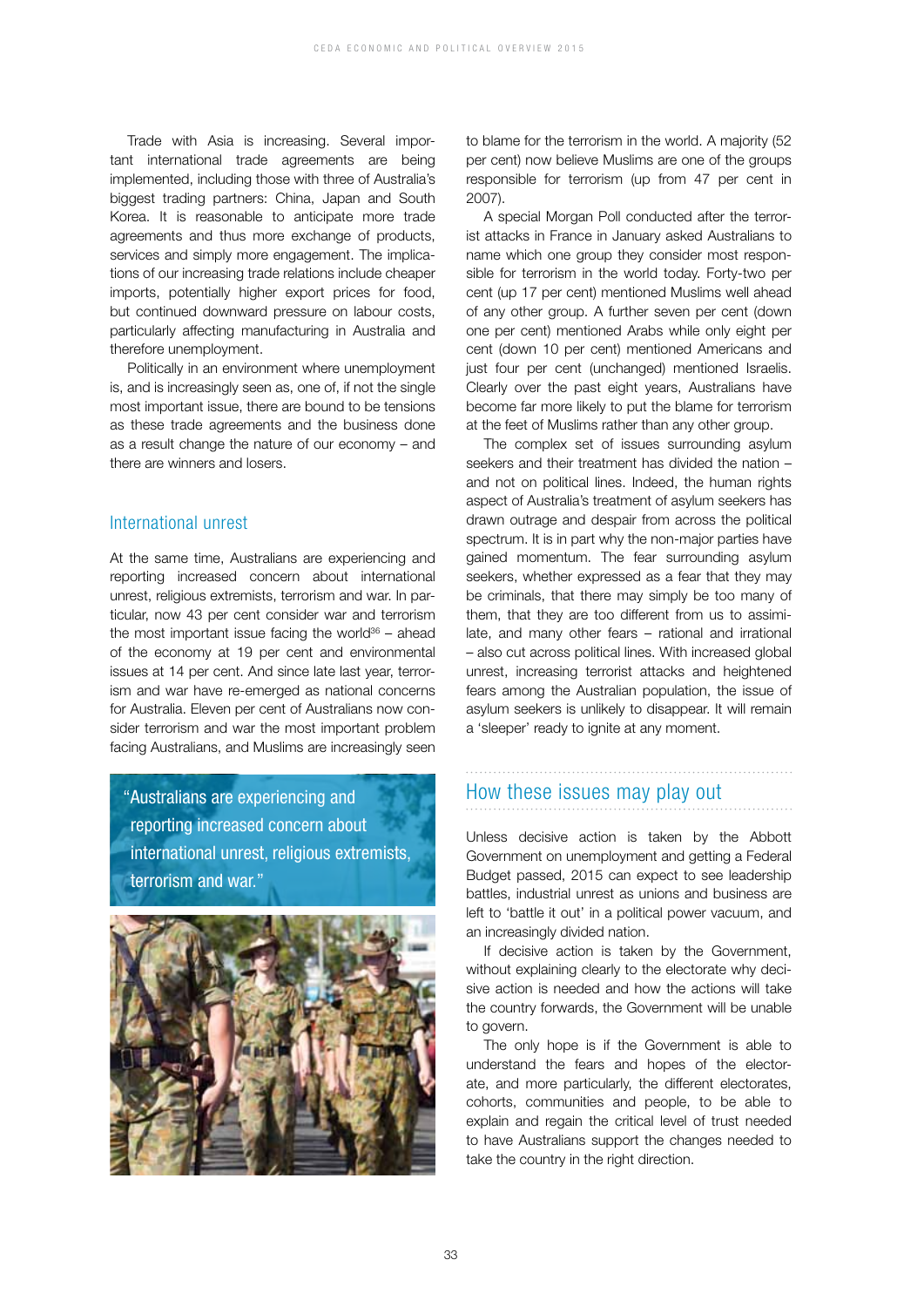"With increased global unrest, increasing terrorist attacks and heightened fears among the Australian population, the issue of asylum seekers is unlikely to disappear. It will remain a 'sleeper' ready to ignite at any moment."

![](_page_12_Picture_2.jpeg)

### The sleepers

At any point in time there are always 'sleepers' – those issues that are not 'top of mind' for the electorate, but about which they feel strongly once they are reminded.

The obvious issues this year are:

- The Royal Commission into Institutional Responses to Child Sexual Abuse: Although the enquiry is not set to hand down its findings this year, publicity about a single child is enough to inflame this emotive issue;
- The environment: An environmental disaster in Australia or anywhere could inflame Australians' latent emotions about the environment;
- Asylum seekers: Any asylum seeker boat approaching Australian shores is guaranteed to draw extensive media coverage and alongside that

will be considerable discussion about the effectiveness of the Government's approach to asylum seekers and whether their policy is working;

• Health is always a priority for Australians: The politics and economics of health have been played out recently, and we've seen the Government fail to gain acceptance for its proposals. A serious health scare of the order of a pandemic or any spectacular failure involving even a single human would throw this issue into the spotlight.

Clearly the media has a pivotal role in determining how any of the 'sleepers' are brought to the attention of the electorate. So the relationship between the Tony Abbott LNP Government and the media is itself a sleeper.

*The views in this article are those of the authors and should not be attributed otherwise.*